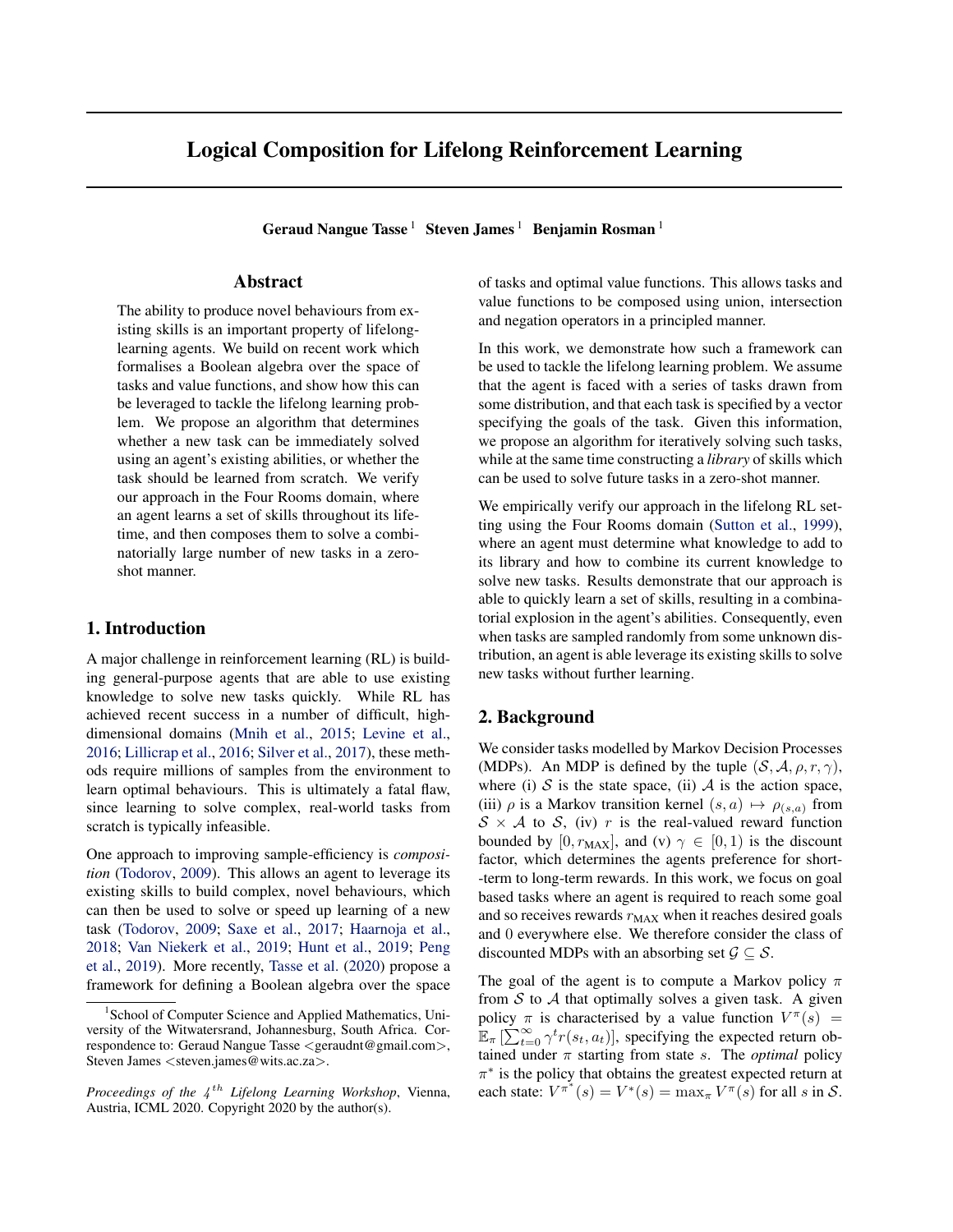<span id="page-1-0"></span>A related quantity is the Q-value function,  $Q^{\pi}(s, a)$ , which defines the expected return obtained by executing  $\alpha$  from  $s$ , and thereafter following  $\pi$ . Similarly, the optimal  $Q$ -value function is given by  $Q^*(s, a) = \max_{\pi} Q^{\pi}(s, a)$  for all s in  $S$  and  $\alpha$  in  $A$ .

## 3. Logical Composition

[Tasse et al.](#page-5-0) [\(2020\)](#page-5-0) recently propose the notion of a Boolean task algebra, which allows an agent to perform logical operations—conjunction (∧), disjunction (∨) and negation  $(\neg)$ —over the space of tasks. For clarity, we present the statement of the theorems here, but note that all proofs can be found in the original paper.

#### 3.1. A Boolean Algebra for Tasks

Theorem 1. *[\(Tasse et al.,](#page-5-0) [2020\)](#page-5-0) Let* M *be a set of tasks. Define*  $M_{MAX}$ ,  $M_{MIN} \in M$  to be tasks with the respec*tive reward functions*

$$
r_{\mathcal{M}_{MAX}} : \mathcal{S} \times \mathcal{A} \to \mathbb{R}
$$
  
\n
$$
(s, a) \mapsto \max_{M \in \mathcal{M}} r_M(s, a)
$$
  
\n
$$
r_{\mathcal{M}_{MIN}} : \mathcal{S} \times \mathcal{A} \to \mathbb{R}
$$
  
\n
$$
(s, a) \mapsto \min_{M \in \mathcal{M}} r_M(s, a)
$$

*Then, under the assumption of deterministic transition dynamics and sparse rewards,* M *forms a Boolean algebra with universal bounds*  $M_{MIN}$  *and*  $M_{MAX}$  *when equipped with the operators* ¬, ∨, ∧ *given by:*

$$
\neg: \mathcal{M} \to \mathcal{M}
$$
  
\n
$$
M \mapsto (\mathcal{S}, \mathcal{A}, \rho, r_{\neg M}, \gamma),
$$
  
\n
$$
\lor: \mathcal{M} \times \mathcal{M} \to \mathcal{M}
$$
  
\n
$$
(M_1, M_2) \mapsto (\mathcal{S}, \mathcal{A}, \rho, r_{M_1 \vee M_2}, \gamma),
$$
  
\n
$$
\land: \mathcal{M} \times \mathcal{M} \to \mathcal{M}
$$

$$
(M_1, M_2) \mapsto (\mathcal{S}, \mathcal{A}, \rho, r_{M_1 \wedge M_2}, \gamma),
$$

*where*

$$
r_{\neg M}: S \times A \to \mathbb{R}
$$
  

$$
(s, a) \mapsto r_{\mathcal{M}_{MAX}}(s, a) - r_{M}(s, a)
$$

$$
r_{M_1 \vee M_2}: S \times A \to \mathbb{R}
$$
  
\n
$$
(s, a) \mapsto \max\{r_{M_1}(s, a), r_{M_2}(s, a)\}
$$
  
\n
$$
r_{M_1 \wedge M_2}: S \times A \to \mathbb{R}
$$
  
\n
$$
(s, a) \mapsto \min\{r_{M_1}(s, a), r_{M_2}(s, a)\}
$$

Theorem 1 allows us to compose existing tasks together to create new tasks in a principled way, and also gives us a notion of base tasks. If we know the set of goals upfront, then it is easy to select a minimal set of base tasks that can be composed to produce the largest number of composite tasks. We first assign a Boolean label to each goal in a table, and then use the columns of the table as base tasks. The desirable goals for each base task are then those goals with a value of 1 according to the Boolean table. For example, for a domain with four goals, we can select 2 base tasks which can be used to specify all 16 possible tasks. This is illustrated in Table [1.](#page-2-0)

In general, for  $M$  with finite  $G$ , we need only a logarithmic number of base tasks  $\lceil \log_2 |\mathcal{G}| \rceil$  (for  $|\mathcal{G}| > 1$ ) to specify an exponential number of composed tasks  $2^{|\mathcal{G}|} = |\mathcal{M}|$ .

#### 3.2. Extended Value Functions

[Tasse et al.](#page-5-0) [\(2020\)](#page-5-0) also define goal-oriented versions of the reward and value functions, over which a Boolean algebra can also be constructed. These are defined as follows:

**Definition 1.** *The extended reward function*  $\bar{r}: \mathcal{S} \times \mathcal{G} \times$  $\mathcal{A} \to \mathbb{R}$  *is given by the mapping* 

$$
(s, g, a) \mapsto \begin{cases} 0 & \text{if } g \neq s \in \mathcal{G} \\ r(s, a) & \text{otherwise,} \end{cases} \tag{1}
$$

**Definition 2.** *The extended Q-value function*  $\overline{Q}$  :  $S \times G \times$  $\mathcal{A} \to \mathbb{R}$  *is given by the mapping* 

$$
(s,g,a)\mapsto \bar{r}(s,g,a)+\gamma\int_{\mathcal{S}}\bar{V}^{\bar{\pi}}(s',g)\rho_{(s,a)}(ds'),\quad (2)
$$

where  $\bar{V}^{\bar{\pi}}(s,g) = \mathbb{E}_{\bar{\pi}} \left[ \sum_{t=0}^{\infty} \bar{r}(s_t, g, a_t) \right]$ .

By not rewarding the agent for achieving goals different from the one it wanted to reach, the extended reward function has the effect of driving the agent to learn how to separately achieve all desirable goals. Note that the standard reward functions and value functions can be recovered from their extended versions [\(Tasse et al.,](#page-5-0) [2020\)](#page-5-0).

#### 3.3. A Boolean Algebra for Value Functions

Similarly, a Boolean algebra can be constructed a set of optimal extended Q-value functions:

**Theorem 2.** *[\(Tasse et al.,](#page-5-0) [2020\)](#page-5-0) Let*  $\overline{Q}^*$  *be the set of optimal extended*  $\overline{Q}$ -value functions for tasks in M. Define  $\bar{Q}^*_{MIN}, \bar{Q}^*_{MAX} \in \bar{\mathcal{Q}}^*$  to be the optimal  $\bar{Q}$ *-functions for the*  $\text{tasks } \mathcal{M}_{MIN}, \mathcal{M}_{MAX} \in \mathcal{M}$ . Then  $\overline{Q}^*$  forms a Boolean *algebra when equipped with the operators* ¬, ∨, ∧ *given by:*

$$
\neg: \overline{Q}^* \to \overline{Q}^*
$$

$$
\overline{Q}^* \mapsto \neg \overline{Q}^*,
$$

$$
\vee: \overline{Q}^* \times \overline{Q}^* \to \overline{Q}^*
$$

$$
(\overline{Q}_1^*, \overline{Q}_2^*) \mapsto \overline{Q}_1^* \vee \overline{Q}_2^*,
$$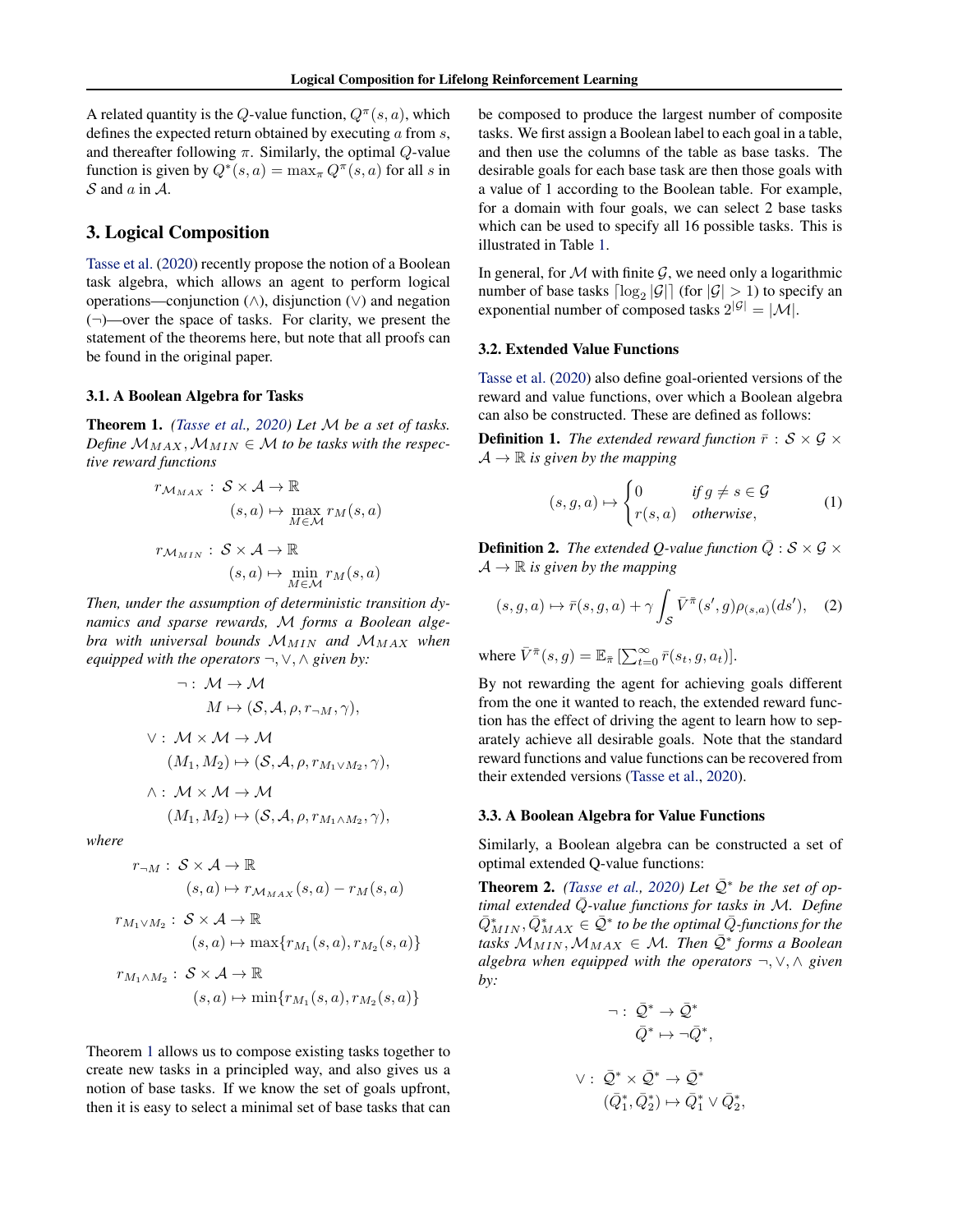Logical Composition for Lifelong Reinforcement Learning

<span id="page-2-0"></span>

| Goals $M_a$ $M_b$ $M_0$ $M_1$ $M_2$ $M_3$ $M_4$ $M_5$ $M_6$ $M_7$ $M_8$ $M_9$ $M_{10}$ $M_{11}$ $M_{12}$ $M_{13}$ $M_{14}$ $M_{15}$ |  |  |  |  |  |  |  |                                     |  |  |
|-------------------------------------------------------------------------------------------------------------------------------------|--|--|--|--|--|--|--|-------------------------------------|--|--|
|                                                                                                                                     |  |  |  |  |  |  |  |                                     |  |  |
|                                                                                                                                     |  |  |  |  |  |  |  | 0 1 0 0 1 1 0 0 1 1 0 0 1 1 0 0 1 1 |  |  |
|                                                                                                                                     |  |  |  |  |  |  |  | 1 0 0 0 0 0 1 1 1 1 0 0 0 0 1 1 1 1 |  |  |
|                                                                                                                                     |  |  |  |  |  |  |  | 1 1 0 0 0 0 0 0 0 0 1 1 1 1 1 1 1 1 |  |  |

Table 1. Boolean table for a domain with four goals. Each column represents a task, where 0 or 1 for goal q on task M means respectively reward of  $r_M(g, a) = 0$  or  $r_M(g, a) = r_{MAX} \forall a \in A$ . Note how the base tasks  $M_a$  and  $M_b$  can generate all other tasks by finite Boolean operations.

$$
\begin{aligned} \wedge: \ \bar{\mathcal{Q}}^* \times \bar{\mathcal{Q}}^* &\rightarrow \bar{\mathcal{Q}}^* \\ (\bar{Q}_1^*, \bar{Q}_2^*) &\mapsto \bar{Q}_1^* \wedge \bar{Q}_2^* \end{aligned}
$$

,

*where*

$$
\neg \bar{Q}^* : S \times \mathcal{G} \times \mathcal{A} \to \mathbb{R}
$$
  

$$
(s, g, a) \mapsto \bar{Q}^*_{MAX}(s, g, a) - \bar{Q}^*(s, g, a)
$$

$$
\bar{Q}_1^* \vee \bar{Q}_2^* : S \times \mathcal{G} \times \mathcal{A} \to \mathbb{R}
$$
  

$$
(s, g, a) \mapsto \max{\{\bar{Q}_1^*(s, g, a), \bar{Q}_2^*(s, g, a)\}}
$$

$$
\begin{aligned} \bar{Q}_1^* \wedge \bar{Q}_2^* &: \ \mathcal{S} \times \mathcal{G} \times \mathcal{A} \to \mathbb{R} \\ (s, g, a) &\mapsto \min\{\bar{Q}_1^*(s, g, a), \bar{Q}_2^*(s, g, a)\} \end{aligned}
$$

#### 3.4. Between Task and Value Function Algebras

Given a Boolean algebra over tasks and extended value functions, there exists an equivalence between the two. As a result, if we can write down a task under the Boolean algebra, we can immediately write down the optimal value function for the task.

**Theorem 3.** *[\(Tasse et al.,](#page-5-0) [2020\)](#page-5-0) Let*  $\mathscr{A} : \mathcal{M} \to \overline{Q}^*$  *be any*  $m$ ap from M to  $\overline{Q}^*$  such that  $\mathscr{A}(M) = \overline{Q}_M^*$  for all M in  $M.$  Then  $\mathscr A$  *is a homomorphism.* 

# 4. Lifelong Transfer Through Composition

In lifelong RL, an agent is presented with a series of tasks sampled from some distribution  $D$ . The goal of the agent is to transfer knowledge learned from previous tasks to solve new but related tasks quickly. We can use the theory developed in the previous sections to perform zero-shot transfer during lifelong RL by immediately solving new tasks that are expressible as logical compositions of previously learned tasks. We let  $D$  be an unknown distribution over  $(T, M)$  where

•  $T \in \{0,1\}^{|\mathcal{G}|}$  is a binary vector specifying the task goals and

•  $M = (S, A, \rho, r, \gamma) \in \mathcal{M}$  is an MDP defining a task.

The task parameter  $T$  describes the task that needs to be solved, and enables the agent to determine whether or not the current task is expressible as logical compositions of previously learned tasks.

We conduct a series of experiments in the Four Rooms domain [\(Sutton et al.,](#page-5-0) [1999\)](#page-5-0), where an agent must navigate in a grid world to particular locations. The goal locations are placed along the sides of the walls and at the center of rooms giving a goal space with  $|\mathcal{G}| = 40$ . The agent can move in any of the four cardinal directions at each timestep, but colliding with a wall leaves the agent in the same location. We add a 5th action for "stay" that the agent chooses to achieve goals. A goal location only becomes terminal if the agent chooses to stay in it. All rewards are 0 at nonterminal states, and 1 at the desirable goals. The transition dynamics are stochastic with a slip probability (*sp*). That is, with probability *1-sp* the agent moves in the direction it chooses, and with probability *sp* it moves in one of the other 3 chosen uniformly at random.

We begin by demonstrating zero-shot composition after an agent has learned all  $\lceil \log_2 |\mathcal{G}| \rceil = 6$  base tasks. The base tasks are obtained by using a Boolean table similarly to Table 1.

### 4.1. Zero-shot composition

We use a modified version of Q-learning [\(Watkins,](#page-5-0) [1989\)](#page-5-0) to learn extended Q-value functions described previously. This algorithm is introduced in [\(Tasse et al.,](#page-5-0) [2020\)](#page-5-0) and differs in a number of ways from standard Q-learning: it keeps track of the set of terminating states seen so far, and at each timestep updates the extended Q-value function with respect to both the current state and action, as well as all goals encountered so far. It also uses the definition of the extended reward function, and so the agent receives 0 reward if it encounters a terminal state different from the one it wanted to reach.

Having learned the  $\epsilon$ -optimal extended value functions for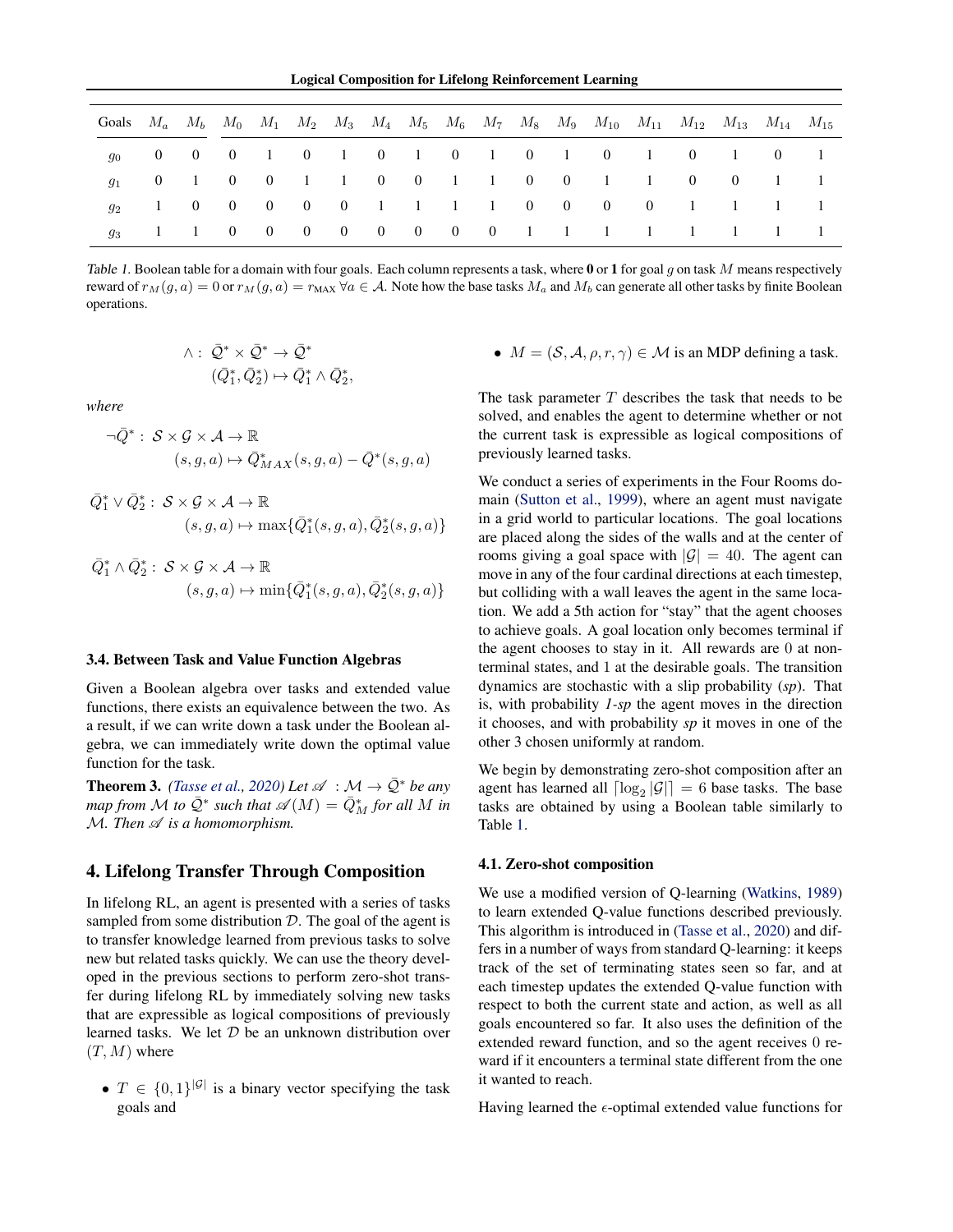Logical Composition for Lifelong Reinforcement Learning



Figure 1. An example of zero-shot logical composition using the learned extended value functions. Arrows represent the optimal action in a given state.  $(a-f)$  The learned optimal goal oriented value functions for the base tasks.  $(g-1)$  Zero-shot compositions where:

 $M_0 = (M_a \wedge \neg(M_b \wedge M_c)) \vee (\neg M_a \wedge (M_c \vee M_c \vee M_d)),$ 

 $M_1 = \neg((M_a \land \neg(M_b \land \dot{M}_c)) \lor (\neg M_a \land (M_c \lor M_c \lor \dot{M}_d)))$ <br>  $M_2 = (\neg M_a \land M_b \land M_d \land M_e \land M_f) \lor (\neg M_a \land \neg M_b \land \neg M_d$ 

- $(M_A \wedge M_B \wedge M_d \wedge M_e \wedge M_f) \vee (\neg M_a \wedge \neg M_b \wedge \neg M_c \wedge M_d) \vee (\neg M_a \wedge \neg M_b \wedge M_c \wedge \neg M_d) \vee (\neg M_a \wedge M_c \wedge \neg M_d)$  $\overline{\wedge}M_d \wedge \neg M_e) \vee (\neg M_a \wedge M_c \wedge \neg M_d \wedge \neg M_f) \vee (M_a \wedge \neg (M_b \vee M_c \vee M_d)) \vee \neg (M_a \vee M_b \vee M_e),$
- $M_3 = (\neg(M_a \vee M_c) \wedge M_d \wedge M_e \wedge M_f) \vee \neg(M_a \vee M_d \vee M_e \vee M_f) \vee (\neg M_a \wedge \neg M_b \wedge \neg M_c \wedge M_d) \vee (\neg M_a \wedge M_b \wedge M_f) \vee \neg M_a \vee M_f)$  $\bar{M}_d \wedge \neg M_e) \vee (\neg M_a \wedge \neg M_b \wedge M_d \wedge M_e) \vee (\neg M_a \wedge M_b \wedge M_c \wedge \neg M_d) \vee (\neg M_a \wedge M_b \wedge M_c \wedge \neg M_e) \vee \neg (M_a \vee \neg M_a \wedge M_e)$  $M_c \vee M_d \vee M_f) \vee (\neg M_a \wedge M_c \wedge M_d \wedge M_e \wedge \neg M_f),$
- $M_4 = (\neg(M_a \lor M_d \lor M_e) \land M_b \land M_c) \lor (\neg(M_a \lor M_d \lor M_f) \land M_b \land M_c) \lor (\neg(M_a \lor M_c) \land M_d \land M_e \land M_f) \lor (\neg(M_a \lor M_c) \land M_c \land M_f))$  $M_b \vee M_c$   $\wedge M_d$   $\vee \neg(M_a \vee M_b \vee M_d \vee M_e \vee M_f)$ , and
- $M_5 = \neg(M_a \vee M_b \vee M_c \vee M_d \vee M_e \vee M_f).$

Note that the resulting optimal value function can attain a goal not explicitly represented by the base tasks.

our base tasks, we can now leverage Theorems [1–](#page-1-0)[3](#page-2-0) to solve new tasks with no further learning. Figure 1 illustrates this composition, where an agent is able to solve complex task compositions without further learning. We illustrate a few composite tasks here, but note that after learning all the six base tasks the agent has enough information to solve all  $2^{40}$  composite tasks. We demonstrate this by comparing the average returns from the optimal and the composed value functions of fifty random tasks whose goals are chosen uniformly at random over  $G$ . To obtain the composed value function for each task  $M_i$ , we use the *sum of products* method to determine a Boolean expression for the task parameter  $T_i$  in terms of the task parameters of the learned base tasks. The value functions of the base tasks are then composed according to the generated Boolean expression. The results are given by Figure [2,](#page-4-0) and indicate that the policies obtained from our composition approach are either identical or very close to optimal.

### 4.2. Lifelong Transfer

We have demonstrated how an agent can solve any new task in an environment after training on the base tasks. However this requires the goal space be known upfront, and that the agent be pretrained on these tasks before solving new ones.

In this section we consider the more general setting where the agent is not necessarily given all the base tasks upfront, but rather presented with tasks sampled from some distribution. For each new task, the agent first determines if it is solvable using the knowledge learned so far. This can be done by first using the *sum of products* method to obtain a candidate Boolean expression for the new task in terms of the learned tasks. If evaluating the Boolean expression returns the new task, then it is valid and can be used to obtain the composed value function zero-shot. If it is not valid, then the task is learned and added to the library of skills. The full pseudocode is shown in Algorithm [1.](#page-4-0)

We evaluate Algorithm [1](#page-4-0) with Goal Oriented Q-learning as the learning method and for the following task distributions:

- $\mathcal{D}_{sampled}$ : The goals for each task are chosen uniformly at random over  $\mathcal{G}$ .
- $\mathcal{D}_{best}$ : The first  $\lceil \log_2 |\mathcal{G}| \rceil$  tasks are the base tasks. The rest follow  $\mathcal{D}_{sampled}$ . This distribution gives the agent the minimum amount of tasks to learn and store since the agent learns the base tasks first before being presented with any other task.
- $\mathcal{D}_{worst}$ : The first |G| tasks are each defined by a single goal that differs from the previous tasks. The rest follow  $\mathcal{D}_{sampled}$ . This distribution forces the agent to learn and store the maximum number of tasks, since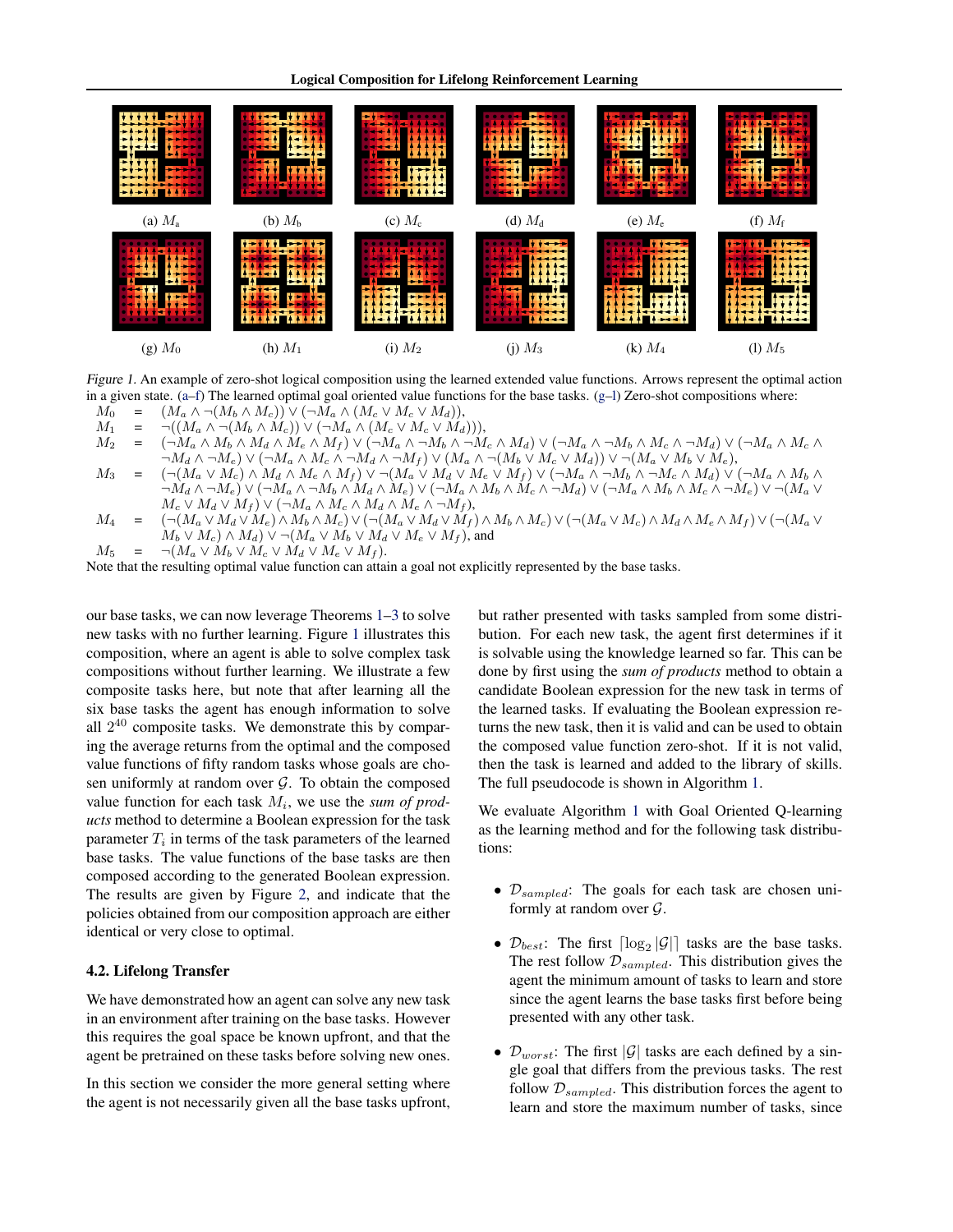<span id="page-4-0"></span>

Figure 2. Box plots indicating average returns for optimal and composed value functions of 50 tasks sampled uniformly randomly over  $M$  after learning base tasks. Results are collected over 1000 episodes with random start positions.



none of the  $|\mathcal{G}|$  tasks can be expressed as a logical combination of the others.

We additionally use Q-learning with  $maxQ$  initialisation as a baseline. This has been shown by previous works [\(Abel](#page-5-0) [et al.,](#page-5-0) [2018;](#page-5-0) [Barreto et al.,](#page-5-0) [2017\)](#page-5-0) to be a practical method of initialising value functions with a theoretically optimal optimism criterion that speeds-up convergence during training.

Our results shows that zero-shot logical composition enables a lifelong agent to quickly generalise over a task space. Notice how even the worst case task distribution for logical composition still outperforms the optimistic initialisation that maximises over the learned Q-functions.



Figure 3. Number of samples required to solve tasks in the 40 goal Four Rooms domain. Error bars represent standard deviations over 25 runs.

# 5. Related Work

The ability to compose value functions was first demonstrated using the linearly-solvable MDP framework [\(Todorov,](#page-5-0) [2007\)](#page-5-0), where value functions could be composed to solve tasks similar to the disjunctive case [\(Todorov,](#page-5-0) [2009\)](#page-5-0). [Van Niekerk et al.](#page-5-0) [\(2019\)](#page-5-0) show that the same kind of composition can be achieved using entropy-regularised RL [\(Fox et al.,](#page-5-0) [2016\)](#page-5-0), and extend the results to the standard RL setting, where agents can optimally solve the disjunctive case. Using entropy-regularised RL, [Haarnoja et al.](#page-5-0) [\(2018\)](#page-5-0) approximate the conjunction of tasks by averaging their reward functions, and demonstrates that by averaging the optimal value functions of the respective tasks, the agent can achieve performance close to optimal. [Hunt et al.](#page-5-0) [\(2019\)](#page-5-0) extend this result by composing value functions to solve the average reward task exactly, which approximates the true conjunctive case. More recently, [Peng et al.](#page-5-0) [\(2019\)](#page-5-0) introduce a few-shot learning approach to compose policies multiplicatively. Although lacking theoretical foundations,